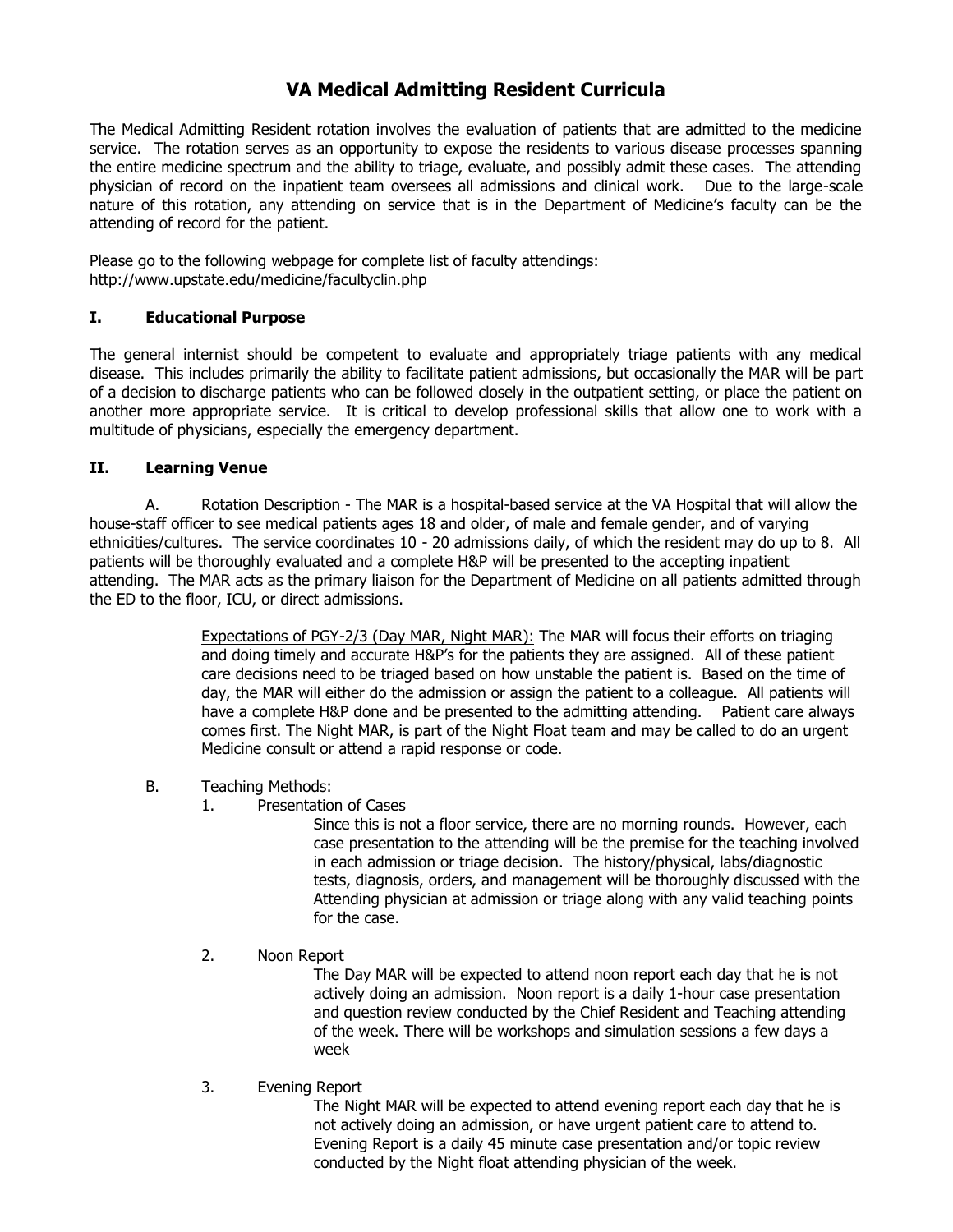#### 4. Noon Conference(AM conference form July1, 2016)

As part of the didactic curriculum, the mandatory am Conference attendance is expected from the day MAR if he/she does not have urgent patient care to attend to. This may be attended through a live teleconference connection with University Hospital at the VA in the sixth floor conference room (C605).

- 5. Recommended Reading
	- Harrison's Principles of Internal Medicine, 16th Edition
	- Up-To-Date Online
	- PIER at [www.acponline.org](http://www.acponline.org/) is an excellent peer reviewed resource
	- Stanford Antimicrobial quide
- 6. Mix of Diseases and Patient Characteristics

This rotation has the potential to expose the MAR to all different patient and disease types.

7. Procedures

There may be opportunities to perform the following procedures:

**Thoracentesis** Paracentesis Central Line Placement Lumbar Puncture Nasogastric tubes Arterial puncture Arthrocentesis

#### **III. Method of Evaluation**

Evaluations are based on the six core competencies. The attending physician, day MAR, night MAR, and Night Float intern are all expected to complete formal evaluations at the end of each rotation using the web-based E-Value evaluation software. In addition, all attending physicians are encouraged to evaluate the MAR's based on the quality of their H&P's, patient care, medical knowledge and communication skills.

#### **IV. Rotation Specific Competency Objectives**

- **A. Patient care –** generic link to competency document
- **B. Medical knowledge –** generic link to competency document
- **C. Professionalism**  Generic link to competency document
- **D.** Interpersonal and Communication skills Triage services are by nature rotations that test a resident's 'people' skills. Most of the time, the patient will be found to be appropriate to admit to medicine. The resident will need to interact with at least 5 different attending physicians across his/her 2-week rotation in the MAR position. Also, the resident will need to be able to work with the residents on each of the inpatient services which include both an intern and resident for a total of 13 house-staff.
- **E. Practice Based Learning –** generic link to competency document
- **F. Systems Based Practice –** This rotation offers a unique opportunity to work in a cross specialty environment including ED and other services that may be initially involved with the patient, including: surgical, neurology and psychiatric hospitalized services. In addition, the resident will need to learn how to maneuver within the complex system of admitting a patient that involves a multitude of services including: radiology, social work and nursing.

Reviewed & Revised by: Pratibha Kaul, MD Date Revised: 6/1/2016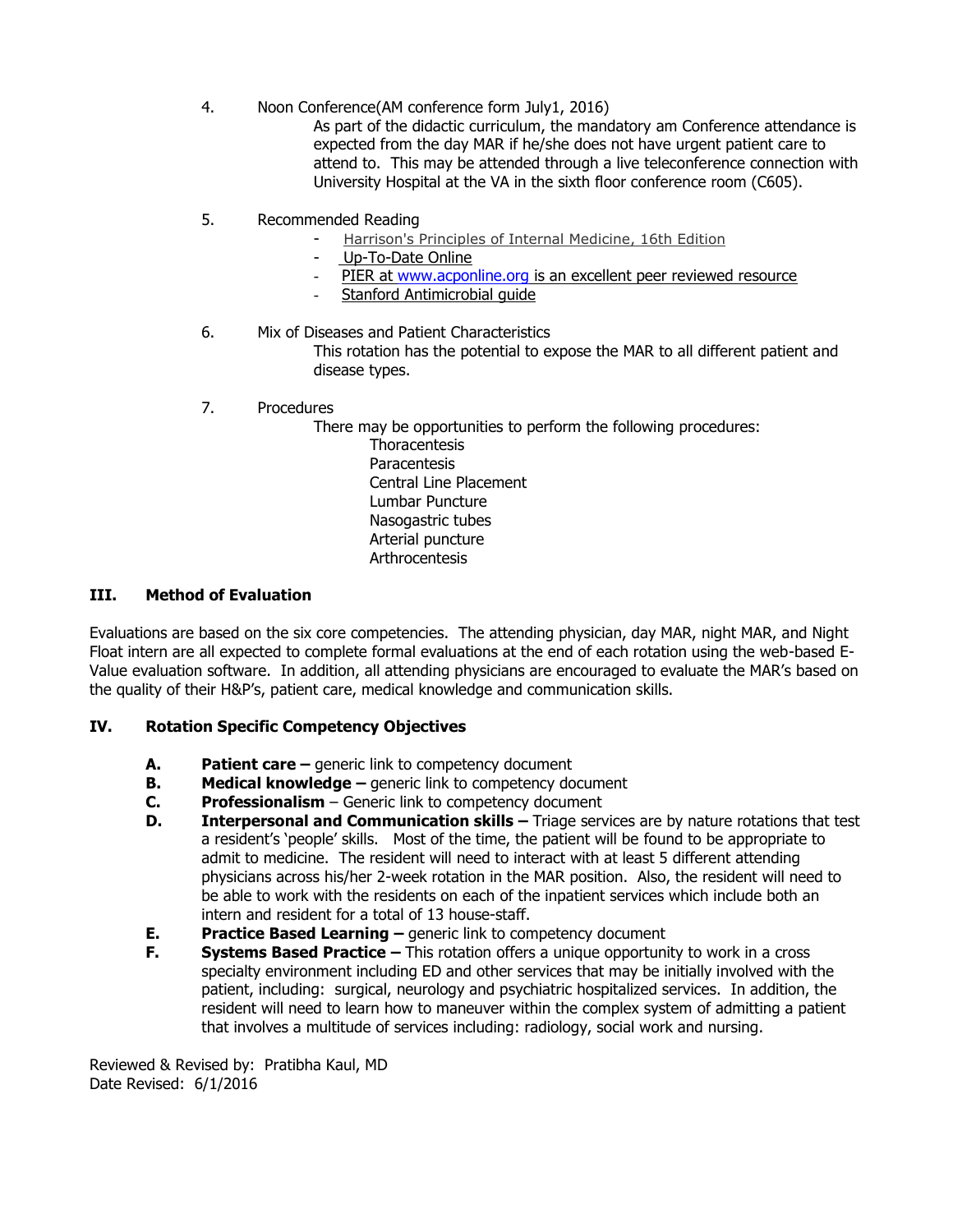# **VA Hospital The MAR and Admissions/Transfers**

## **Guiding Principles:**

- **The patient always comes first.**
- **The patient is best served under our care.**
- **The MAR determines team assignment for every patient whether admitted or transferred.**
- **Ultimately, the MAR has final say of what Medicine service a patient is admitted to.**
	- The MAR may confer with a Hospitalist, other attending physicians, Chief Residents, or whomever else they see fit, but the MAR has the responsibility and authority to make admitting decisions. Once the MAR has made a decision, the decision is final.
- **Admitted/transferred patients will be discussed with the accepting attending.**
- **No attending physician can refuse to admit a patient from the Emergency Department (ED) without coming in person to see the patient themselves, and discussing the rationale with the MAR, and ED attending physician.**
- **All Notes must be complete, legible, and include date/time/signature, and entered into the VA Computerized Patient Record System (CPRS).**
- **The on-call Medicine Chief Resident should be contacted with any questions.**
- **Pager numbers for all services can be found at [www.amion.com](http://www.amion.com/) (password: vasyr for the Syracuse VA)**

### **MAR Duty hours:**

- **Weekdays** Monday through Friday
	- 7AM 8PM: The day MAR arrives at 7AM for Morning conference(on Thursday- Power Rounds); takes over night MAR responsibilities at 8AM.
	- 8PM 8AM Monday through Friday: The Senior Night float resident is the night MAR, and carries the MAR pager.
- **Weekends** Saturday and Sunday:
	- 7AM 8PM: The long call team resident takes over day MAR responsibilities, and carries the MAR pager.
	- 7PM 7AM: The Attending Physician on duty takes over the responsibility of the night MAR, and carries the MAR pager.

### **MAR Responsibilities:**

 The MAR (and those acting in the MAR role/carrying the MAR pager) are responsible for triaging all patients admitted to the Medicine service 24/7, and assigning patients to the proper teams in rotation.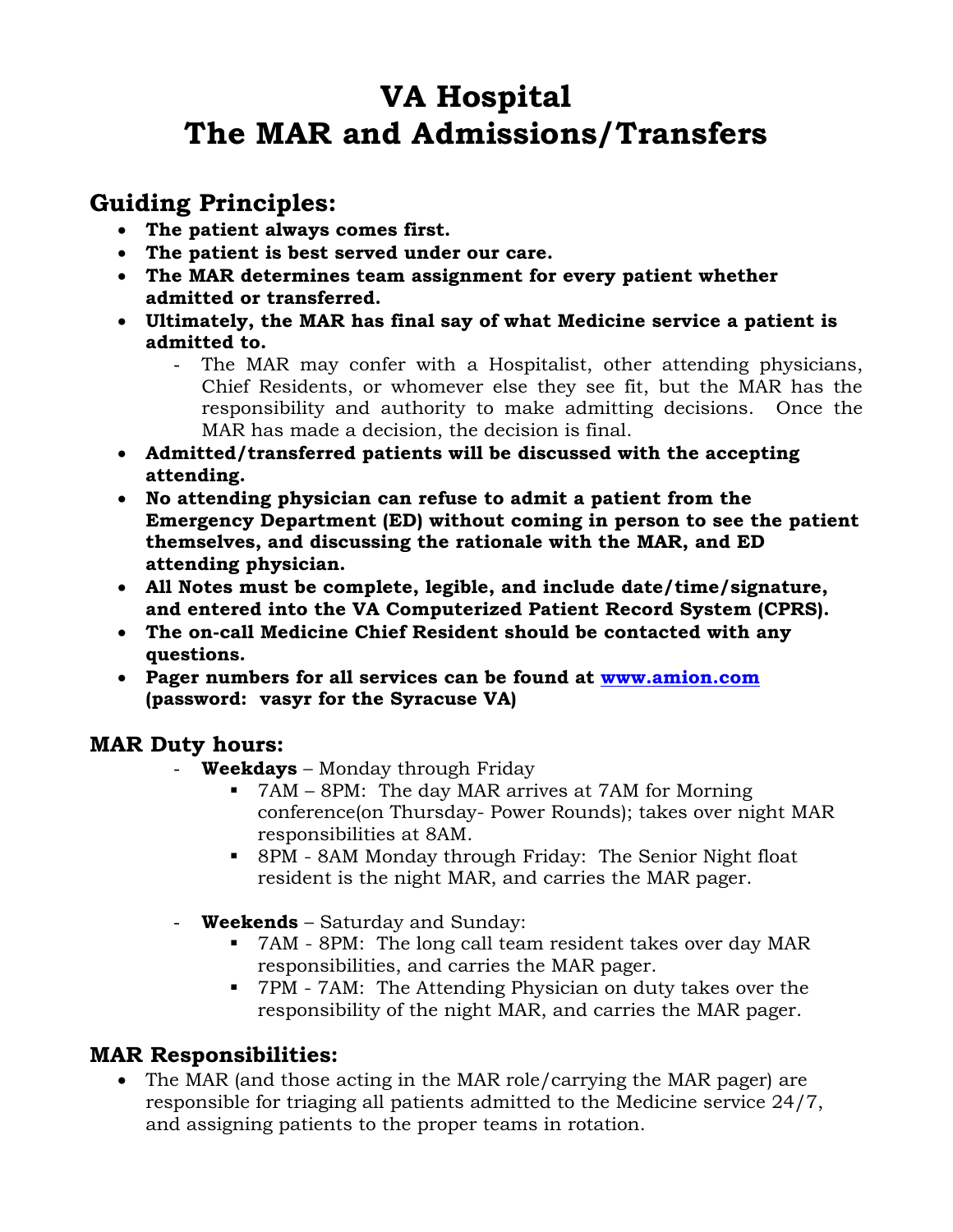- The MAR must add every admission/transfer to the team sign-out, and keep a log of admissions/transfers so patients are distributed equitably between the 4 acute medicine teams, and the ICU if/when needed.
- If help is needed, the MAR may contact the Medicine Chief Resident who will then be responsible for finding additional manpower.

### **VA Medicine Inpatient Teams** (all teams are covered with house-staff):

- Team 1: General Medicine (up to 20 patients maximum)
- Team 2: General Medicine (up to 20 patients maximum)
- Team 3: General Medicine (up to 20 patients maximum)
- Team 4: General Medicine (up to 20 patients maximum)
- ICU Team: up to 12 patients maximum.

### **Guidelines for Admissions/Transfers**

### **Admissions:**

- The MAR triages all patients admitted to the Medicine service and assigns them in sequential order to the 4 acute medicine teams in rotation, and the ICU service if/when necessary.
- The MAR consults the ICU fellow or attending physician with any potential ICU admission.
- **The MAR has final say of what Medicine service a patient is admitted to.**
- If a team is at cap (20 patients), they will be skipped in rotation until they fall below cap.
- In the unlikely event that all Medicine teams are capped (all teams at 20), patients should be admitted to the covered team service attendings, but without house-staff coverage.
- Each covered service attending can follow 24 patients total if needed (20 by house-staff and 4 by the attending directly).
- Only the Medicine Chief Resident (in collaboration with the MAR) can make adjustments in the team rotation sequence if teams are below cap, and only if there is an urgent/emergent patient safety issue.
- Unless there is an urgent/emergent patient safety issue, the ACGME rules may not be violated under any circumstance.
	- **Weekdays:**
		- 08:00 12:00: The day MAR triages/completes all admissions and distributes across the 4 acute medicine teams in rotation and the ICU service if/when necessary (freeing up the acute medicine teams to focus on discharges in the morning).
		- 12:00 16:00: The day MAR triages admissions, and takes a turn with the 4 acute medicine teams in admitting patients, and distributes admissions across the teams in rotation, and to the ICU team if/when necessary.
		- $\blacksquare$  16:00 20:00: The day MAR triages admissions, and alternates completing admissions with and onto the on-call medicine team. The last admission( no more than 3 after 7pm and no more than 1 after 7:30pm) of the day MAR is 19:50 (7: 50PM).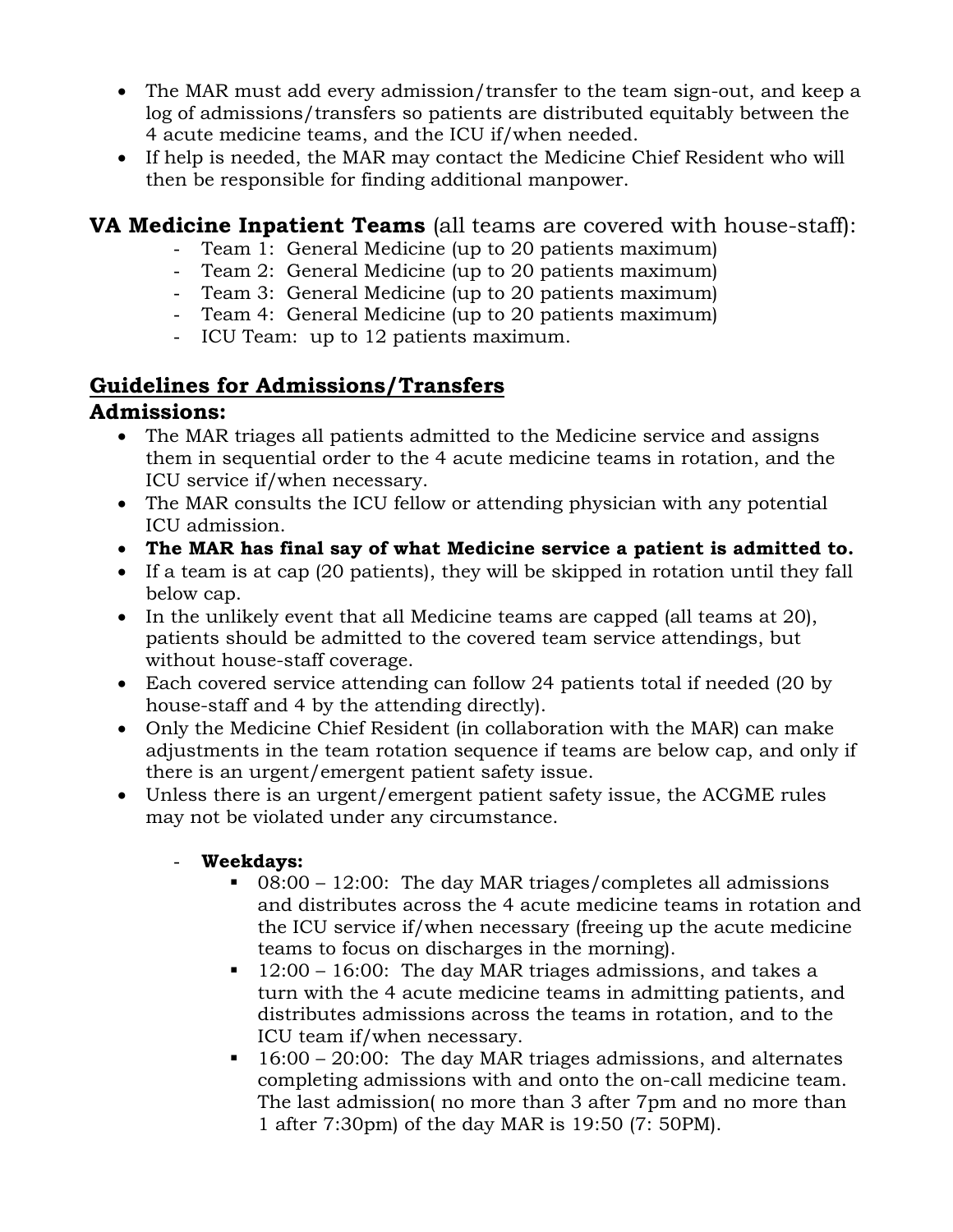- 20:00 08:00 Monday through Friday: The Senior Night float resident becomes the night MAR, and triages/completes all admissions and distributes them among the 4 acute medicine teams in rotation, and the ICU team if/when needed.
- **Weekends:**
	- 08:00 14:00: The long call team senior resident becomes the day MAR, triages and distributes admissions equally between the short-call and long call acute medicine teams, and the ICU team if/when needed.
	- $14:00 20:00$ : The long call team senior resident continues in the role of the day MAR, and triages/completes all admissions to their team, and the ICU team if/when needed. MAR covers the ICU team after 2pm.
	- $19:00 07:00$ : The Night float attending physician becomes the night MAR, triages/completes all admissions and distributes them between the 4 acute medicine teams in rotation, and the ICU team if/when necessary.

### **Transfers:**

- From the ICU:
	- The ICU resident (or ICU fellow/attending physician on the rare occasion the ICU resident is not available) writes an off-service/transfer note, and contacts the MAR to find out which team is next in rotation to accept the transfer.
	- The ICU resident (or ICU fellow/attending physician on the rare occasion the ICU resident is not available) contacts the attending physician on the team accepting the patient in transfer and gives the accepting physician the opportunity to discuss the patient's care plan. ICU resident should do a ICU transfer of care note.
	- The accepting service assumes responsibility of the transferred patient immediately after discussing the patient's care plan, and writes transfer orders for the patient to come onto their team.
- From an Outside Facility:
	- The outside facility must contact our Utilization Review office at 315- 425-4323 for all potential transfers. The Utilization office personnel are available 07:30 – 16:00 Monday through Friday, and the Nursing Supervisor accepts calls at all other times 315-481-9274 (including weekends/holidays).
	- Utilization review personnel or the Nursing Supervisor will determine patient eligibility for transfer to the VA, bed and resource availability to care for the patient, and coordinate the transfer with an accepting attending physician.
	- The accepting attending physician contacts the MAR about the incoming transfer.